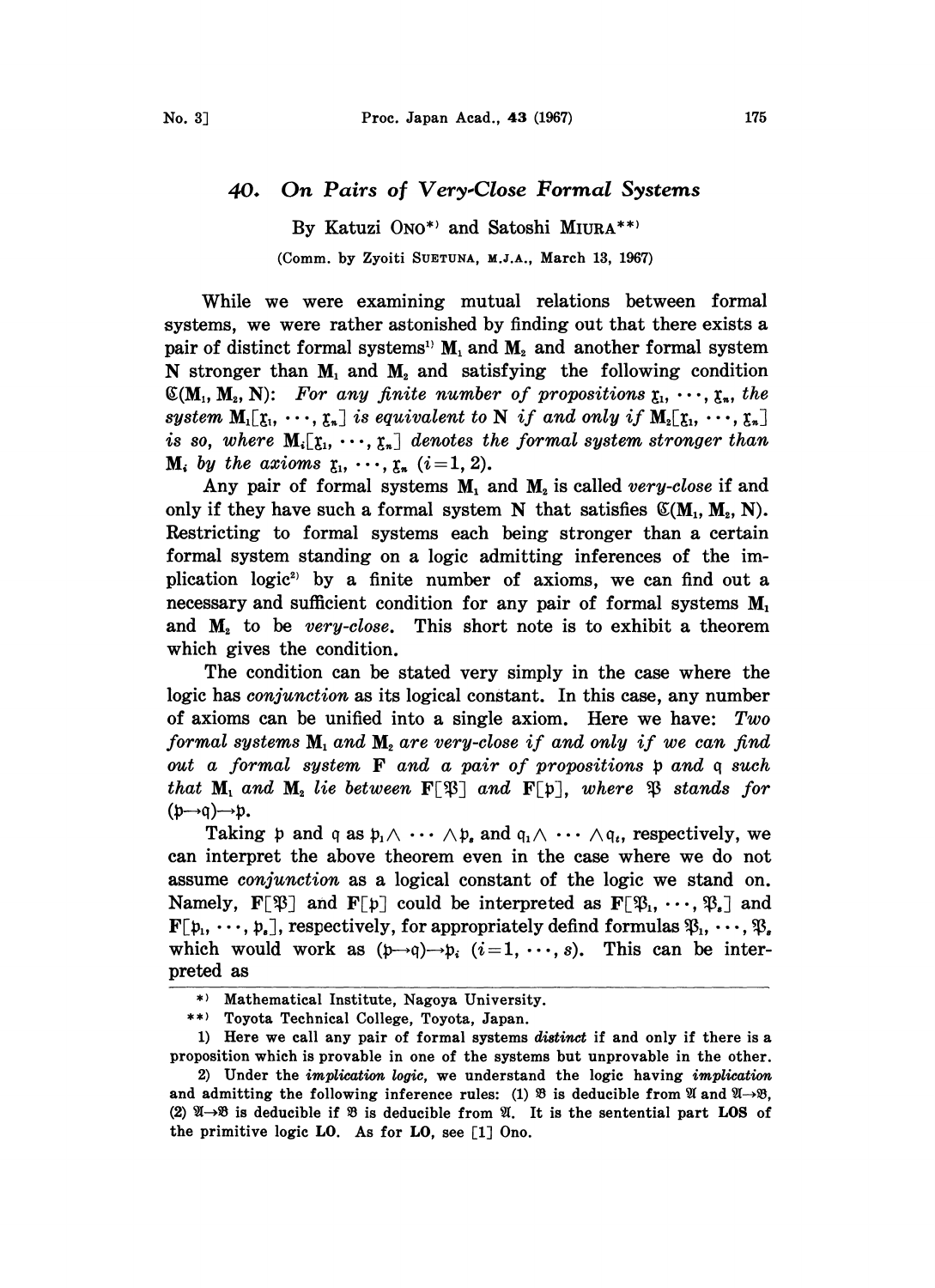K. Ono and S. MIURA

 $\mathfrak{Q}_1 \rightarrow (\mathfrak{Q}_2 \rightarrow (\cdots \rightarrow (\mathfrak{Q}_t \rightarrow \mathfrak{p}_i) \cdots)),$ where  $\mathfrak{Q}_i$  stands for  $\mathfrak{p}\rightarrow\mathfrak{q}_i$  *i.e.*  $\mathfrak{p}_i \rightarrow (\mathfrak{p}_i \rightarrow (\cdots \rightarrow (\mathfrak{p}_s \rightarrow q_i) \cdots)).$ 

Thus we have

Theorem. Two formal systems  $M_1$  and  $M_2$  are very-close if and only if we can find out a formal system F and a series of propositions  $p_1, \dots, p_s; q_1, \dots, q_t$  such that  $M_1$  and  $M_2$  lie between  $\mathbf{F}[\mathfrak{B}_{\mu}, \cdots, \mathfrak{B}_{\varepsilon}]$  and  $\mathbf{F}[\mathfrak{p}_{\mu}, \cdots, \mathfrak{p}_{\varepsilon}]$ , where each  $\mathfrak{p}_{i}$  is defined by

 $\mathfrak{P}_i \equiv \mathfrak{D}_1 \rightarrow (\mathfrak{D}_2 \rightarrow (\cdots \rightarrow (\mathfrak{D}_i \rightarrow p_i) \cdots)),$ <br> $\mathfrak{D}_i \equiv \mathfrak{p}_i \rightarrow (\mathfrak{p}_2 \rightarrow (\cdots \rightarrow (\mathfrak{p}_i \rightarrow q_i) \cdots)).$ 

$$
\lambda_{j} = \rho_{1} \rightarrow (\rho_{2} \rightarrow (\cdots \rightarrow (\rho_{s} \rightarrow q_{j}) \cdots)).
$$
  
irstlv. let us suppose that M, and M.

 $\mathbf F$ Proof.  $\epsilon$ , are very-close. namely, that there exists a formal system N that satisfies  $\mathfrak{C}(M_1, M_2, N)$ . Then, we can find out a formal system F and a series of propositions  $a_1, \dots, a_i; b_1, \dots, b_m; q_1, \dots, q_t$  such that  $M_1, M_2$ , and N are equivalent to  $\mathbf{F}[\mathfrak{a}_1, \dots, \mathfrak{a}_l], \mathbf{F}[\mathfrak{b}_1, \dots, \mathfrak{b}_m],$  and  $\mathbf{F}[\mathfrak{q}_1, \dots, \mathfrak{q}_l],$  respectively. Now, we denote the series of  $a_1, \dots, a_i; b_1, \dots, b_m$  by  $p_1, \dots, p_i; p_{i+1}, \dots, p_s$  $(s=l+m).$ 

Evidently, M, as well as M<sub>2</sub> is weaker than  $F[p_1, \dots, p_n]$ . Hence, we have only to prove that each of them is stronger than  $\mathbf{F}[\mathcal{B}_1, \dots, \mathcal{B}_s]$ . The condition  $\mathfrak{C}(\mathbf{M}_1, \mathbf{M}_2, \mathbf{N})$  means that the proposition set  $\{a_1, \dots, a_i; \xi_1, \dots, \xi_n\}$  is equivalent to the proposition set  $\{q_1, \dots, q_t\}$ if and only if the proposition set  $\{\mathfrak{b}_1, \dots, \mathfrak{b}_m; \mathfrak{x}_1, \dots, \mathfrak{x}_n\}$  is equivalent to the proposition set  $\{q_1, \dots, q_t\}$  for any finite number of propositions  $\mathfrak{x}_1, \dots, \mathfrak{x}_n$ . We shall now show that each  $\mathfrak{P}_i$  (i=1,  $\dots$ , s) is deducible from  $a_1, \dots, a_i$  in F. For the case  $i=1, \dots, l$ , this is clear. For the case  $i = l+v$   $(v=1, \dots, m)$ , we would like to show  $p_{l+v}$  *i.e.* b, by assuming  $a_1, \dots, a_i; \Omega_1, \dots, \Omega_t$ . Taking  $q_1, \dots, q_t$  for  $\zeta_1, \dots, \zeta_n$  of  $\mathfrak{C}(\mathbf{M}_1, \mathbf{M}_2, \mathbf{N})$ , we know that  $\{a_1, \dots, a_i; q_1, \dots, q_i\}$  is equivalent to  $\{\mathfrak{q}_1, \dots, \mathfrak{q}_i\}$  if and only if  $\{\mathfrak{b}_1, \dots, \mathfrak{b}_m; \mathfrak{q}_1, \dots, \mathfrak{q}_i\}$  is equivalent to  $\{q_1, \dots, q_t\}$ . Since  $\{a_1, \dots, a_t; q_1, \dots, q_t\}$  is equivalent to  $\{q_1, \dots, q_t\}$ ,  $\{\mathfrak{b}_1, \dots, \mathfrak{b}_m; \mathfrak{q}_1, \dots, \mathfrak{q}_t\}$  is equivalent to  $\{\mathfrak{q}_1, \dots, \mathfrak{q}_t\}$ . Hence, each  $\mathfrak{b}_v$  is deducible from  $q_1, \dots, q_t$ . Therefore, we have only to show that  $q_1, \dots, q_t$  hold. Again, taking  $\mathfrak{Q}_1, \dots, \mathfrak{Q}_t$  for  $\mathfrak{x}_1, \dots, \mathfrak{x}_t$  of  $\mathfrak{C}(M_1, M_2, N)$ , we know that  $\{a_1, \dots, a_i; \sum_1, \dots, \sum_i\}$  is equivalent to  $\{q_1, \dots, q_i\}$  if and only if  $\{b_1, \dots, b_m; \Omega_1, \dots, \Omega_t\}$  is equivalent to  $\{q_1, \dots, q_t\}$ . Since  $\{\mathfrak{b}_1,\dots,\mathfrak{b}_m;\mathfrak{D}_1,\dots,\mathfrak{D}_t\}$  is equivalent to  $\{\mathfrak{q}_1,\dots,\mathfrak{q}_t\}$ ,  $\{\mathfrak{a}_1,\dots,\mathfrak{a}_i;\mathfrak{D}_1,\dots,\mathfrak{D}_t\}$ is equivalent to  $\{q_1, \dots, q_t\}$ . Hence,  $q_1, \dots, q_t$  hold by assumption. Thus,  $M_1$  is proved to be stronger than  $F[\mathfrak{B}_1, \cdots, \mathfrak{B}_s]$ . In the same way, we can prove that  $M_2$  is also stronger than  $F[\mathfrak{B}_1, \cdots, \mathfrak{B}_s].$ 

Conversely, let us assume that there exist a formal system F and a series of propositions  $p_1, \dots, p_s$ ;  $q_1, \dots, q_t$  such that  $M_1$  and  $M_2$ lie between  $\mathbf{F}[\mathfrak{B}_1,\cdots,\mathfrak{B}_s]$  and  $\mathbf{F}[\mathfrak{p}_1,\cdots,\mathfrak{p}_s]$ . Let us further assume